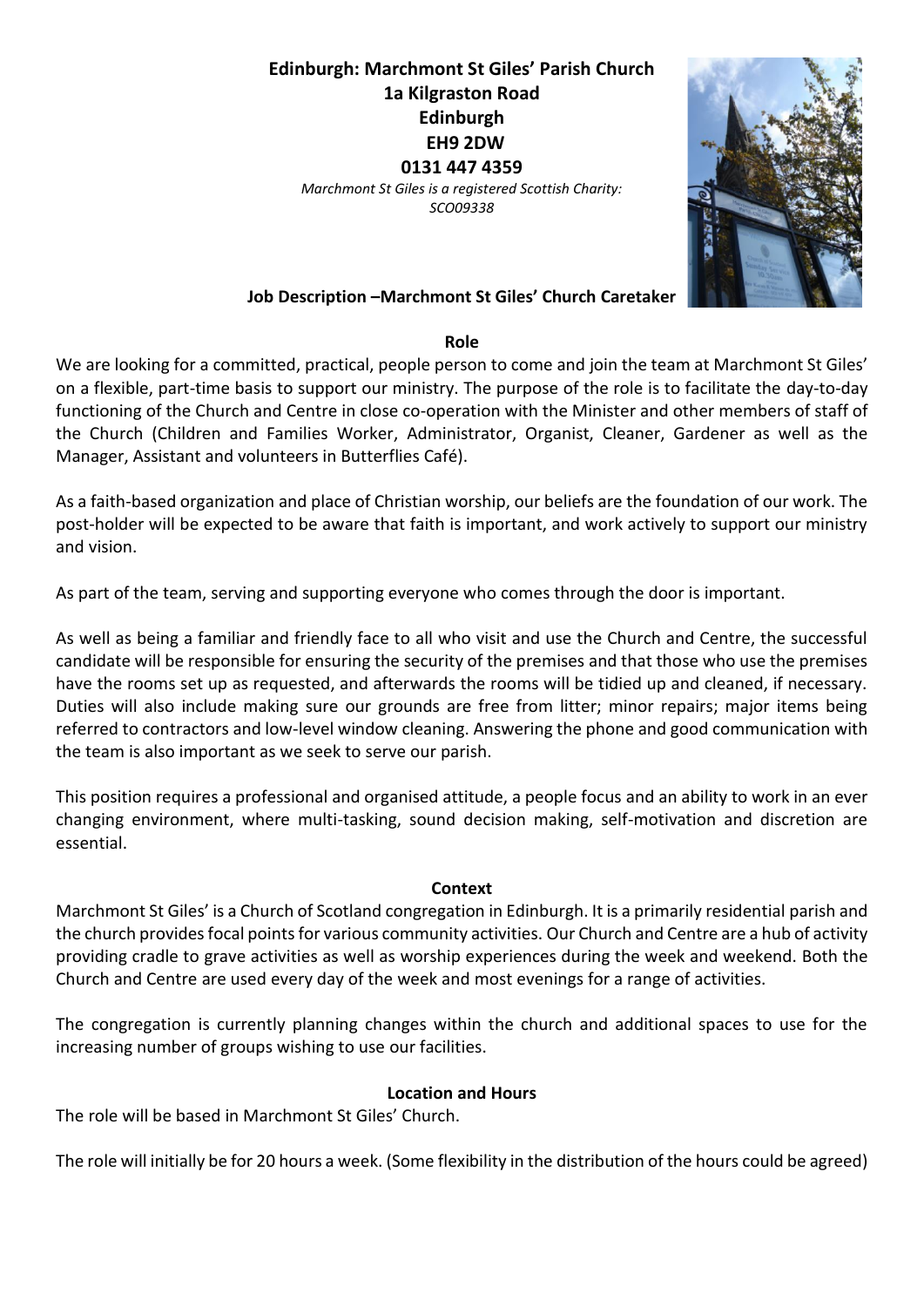## **Terms and Conditions**

The detailed terms and conditions will be contained in the post-holders Contract of Employment. The salary will be £9.90 /hour paid monthly in arrears. The gross annual salary will be £10,296. This salary equates to a full-time gross annual salary of £19,562. . Remuneration will be reviewed annually in January.

There will be a six-month probationary period with a three-month review point. An appraisal will take place to confirm completion of the probationary period and appraisals will take place annually thereafter. During the probationary period one week's notice of termination of employment will be required on either side; thereafter one month's notice on either side will be required.

Annual paid holiday entitlement is 5 weeks. Leave should be arranged in advance with the Minister.

The Minister will review regularly with the post-holder duties and responsibilities and discuss development. *Any overtime will be agreed in advance with the Minister and will be paid at the hourly rate*.

# **Key Responsibilities**

# **1. Support Marchmont St Giles' vision and mission**

## **2. Care of the Building**

- a. clear up and set up of rooms for use by users
- b. ensure the building and grounds are well presented and in a good state of repair
- c. organise the maintenance of equipment, fixtures and fittings and communicate with firms who maintain the plant within the Church and Centre as well as those with service contracts held by the parish, (e.g. Piano/Organ Tuner & inspections, Alarm services, Fire Appliances, Gas Appliances, Boiler inspection etc)
- d. undertake minor repairs
- e. ensure a safe and clean working environment within the Church and Centre
- f. ensure the premises are clean, tidy & safe for all users including ensuring recycling & rubbish collection

# **3. Work with People**

- a. help the users of the Church and Centre
- b. support the Minister during funerals and weddings

c. working cooperatively with the cleaner and, undertaking some cleaning over and above the daily duties of the cleaner

d. Communicate well with the Management Committee and sit on the committee to aid with planning and good communication throughout the organisation

## **4. Communication**

a. Communicate effectively and regularly with the Management Committee and colleagues about the state of the premises, maintenance requirements, health and safety concerns etc

b. Communicate well with contractors